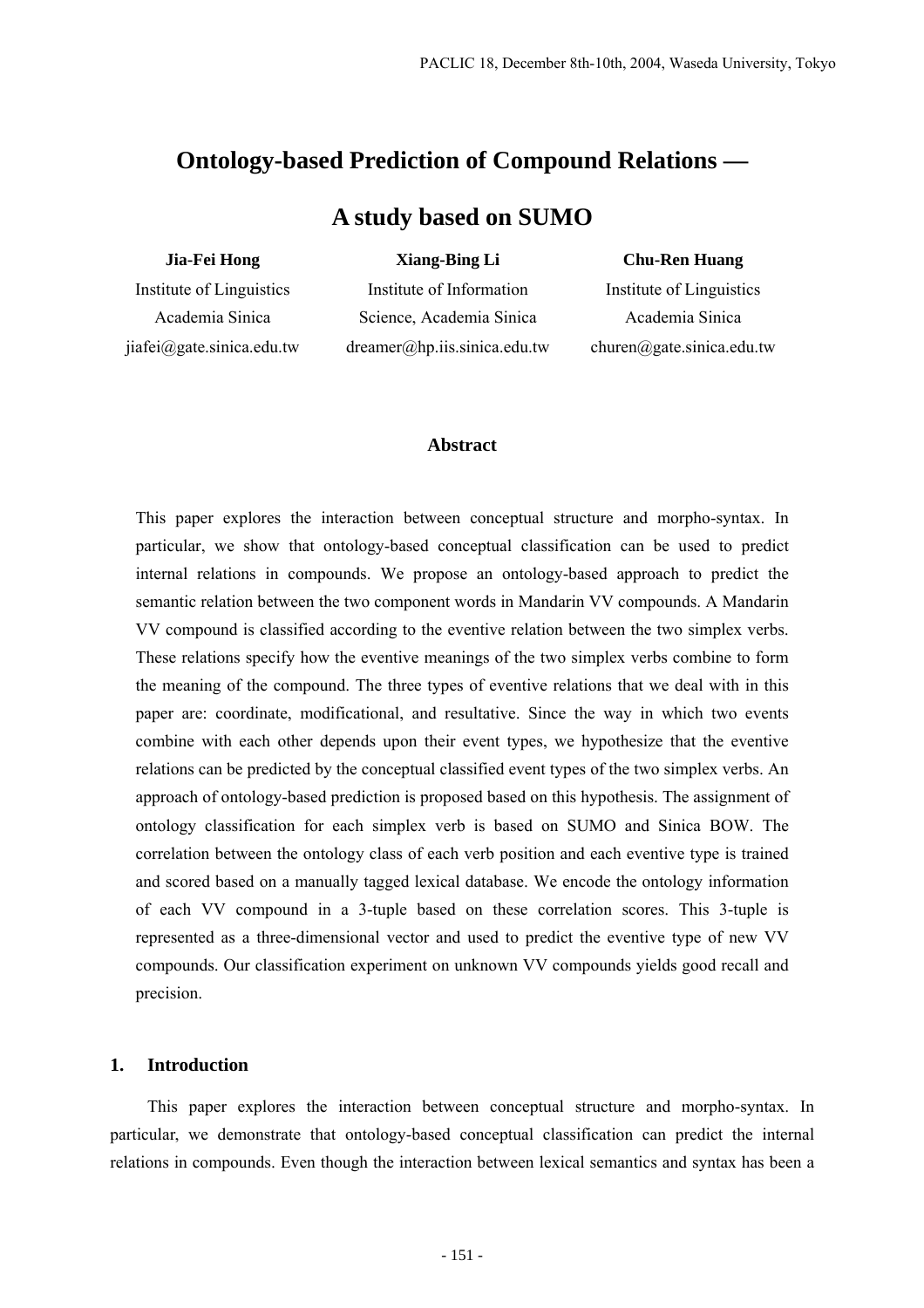fertile ground for research in both theoretical and computational linguistics, there has been limited work on the interaction on semantics and morphology. This is somewhat unexpected since both lexical semantics and morphology are lexical operations. In Chinese, for instance, study on the formation of compound verbs has so far focused on the grammatical categories and grammatical functions of the simplex words being combined. However, it is clear that the lexical meaning of the simplex words must be preserved in compound formation. In other words, simplex words are building blocks of compounds that necessarily contain their grammatical information, including lexical meaning. Given the existence of the lexical meanings in the component words, an interesting theoretical issue is how they combine to form the meaning of the compound and to examine if the combination is governed by structural or conceptual principles?

 In this paper, we deal with the internal relations of the VV compounds. Since the two components are the same lexical category, the internal relation is more likely to be conceptual. Our goal is to show that the different types of internal relations can be predicted with conceptual information. In particular, we want to show that ontological information can be effectively used. The ontology that we use is the Suggested Upper Merged Ontology (SUMO) developed by the IEEE upper ontology working group. We take different SUMO concept node combination for each compound verb and use it to predict the compound verb structure combinations.

### **2. Survey and motivation**

 Compound verbs attracted the attention of computational linguists because they demonstrated how grammatical form could interact with lexical semantics. The prediction of the syntactic and semantic relation between the two conjunctional verbs is one of the most challenging research topics. The challenge is even more intriguing in Chinese because compound verbs lack morphological markings (Chen and Hong 1995, Chen and Chen 1997 Chang and Chen 1999, Chang et al. 2000). This means that there is no overt information at all when a compound is formed with two words with identical categories, such as VV compounds.

 There are five types of VV compound verbs in Modern Chinese according to Chao (1968): Coordinate, modifier-head, resultative verb, subject-predicate, and predicate-object construction. Of the five types, the first three types are composed of two verbs, hence referred to in the literature as VV compounds. Since the first three types have the same morphological composition, they must be differentiated by other means.

 The identification of verbal compounds is a challenging yet essential task, as shown in Zackorva et al. (1999) for Czech. However, determination of the inter-relation of the two verbal elements poses an even harder challenge. McDonald (1995) showed that such predictions are not structure based and argues for a functional theory of the acquisition of compound order in English. Huang and Lin (1992) proposed an account for the prediction of the argument structure of VV compounds based on event templates. Drawing lessons from the above studies, we adopt the premise that the ordering of the two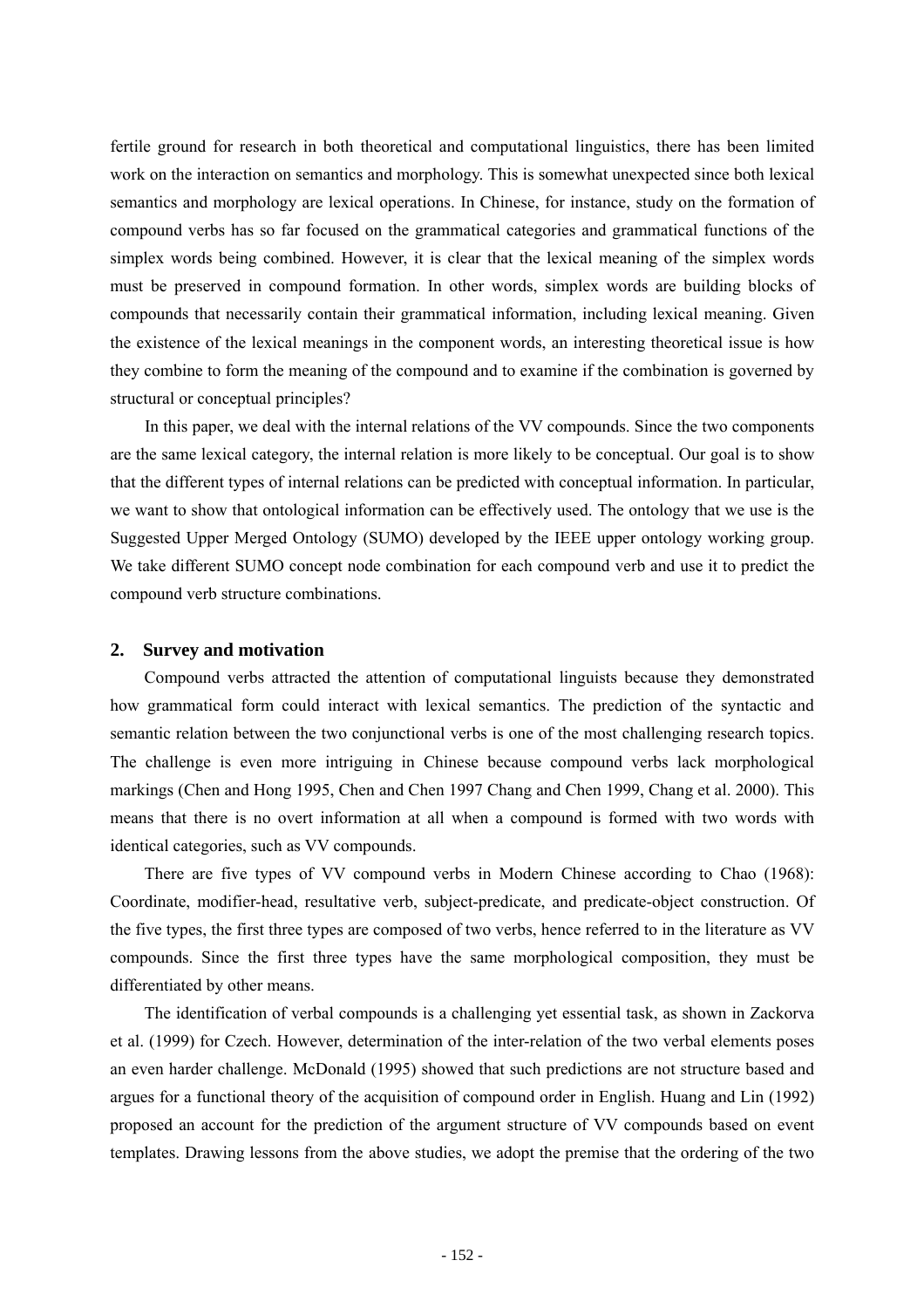verbal roots in a compound verb is determined by their eventive relation. We further assume that this eventive relation can be inferred based on the conceptual location of each verb. We propose to identify the conceptual location of the component verbs based on SUMO (Suggested Upper Merged Ontology). Each verb can be assigned to an ontology node through Sinica BOW (Bilingual Ontological WordNet). Generalizations about the eventive relations typical of each type of verbal compounds (coordinate, resultative, modificational) can then be made from corpus observations and the resulting generalizations are applied to predict the compound types.

## **3. The Data**

#### **3.1. Compound Verbs**

 There are 22,626 different (i.e. word types) compound verbs in the Sinica Corpus. For this study, the following forms are not included: First we exclude reduplicated compounds since the they are of identical form and the reduplication itself marks the meaning of being tentative, such as shang-shang 上上 'to go', xi-xi 習習 'to become used to', tao-tao 套套, 'to cover'. Second, we exclude stative verb constructions since these are adjectival in meaning, such as huan-le 歡樂 'to be happy', shu-shi 舒適 'to be comfortable'. Lastly, we exclude VN compounds; such as you-bing 有病, 'to be sick', shou-xian 收現, 'to take cash'. The remaining 19,496 types are classified into three types: coordinate, modificational, and resultive verb construction. There are 7,898 different coordinate compounds (40.51%), e.g. zhui-sha 追殺 'to pursue and kill', gong-shou 攻守 'to attack and defend', shou-qu 收取 'to collect', sou-bu 搜捕 'to track down and arrest', sou-cang 蒐藏, to 'search and collect', and chan-rao 纏繞 'to wind around'. Secondly, there are 6,498 (33.33%) different modificational verbs compounds, e.g. wei-xiao 微笑 'to smile', gai-chen 改稱 'to rename', nai-cao 耐操 'to withstand hardship', gai-kan 改看'to re-look', nan-ao 難熬 'to be not sufferable' and hao-zhan 好 戰 'to be bellicose'. Finally, there are 5,100 (26.16%) different resultative verbs, e.g. da-si 打死 'to hit and kill', chi-bao 吃飽 'to eat to full', qiao-po 敲破 'to knock and break', chong-hun 沖昏 'to be over-conceited', la-duan 拉斷 'to pull and break', and bao-jin 抱緊 'to hold tight'.

## **3.2. Concept nodes mapping**

 In order to find out the conceptual composition of the VV compounds, we first identify the two component simplex verbs V1 and V2 for each VV compound. They are assigned conceptual nodes from SUMO. In addition, the internal relation of the VV compound has already been assigned to one of the three types: coordinate, modificational, and resultative. Hence, we now have the data of how a ontology class correlates with the internal relation classification for both the V1 and V2 position.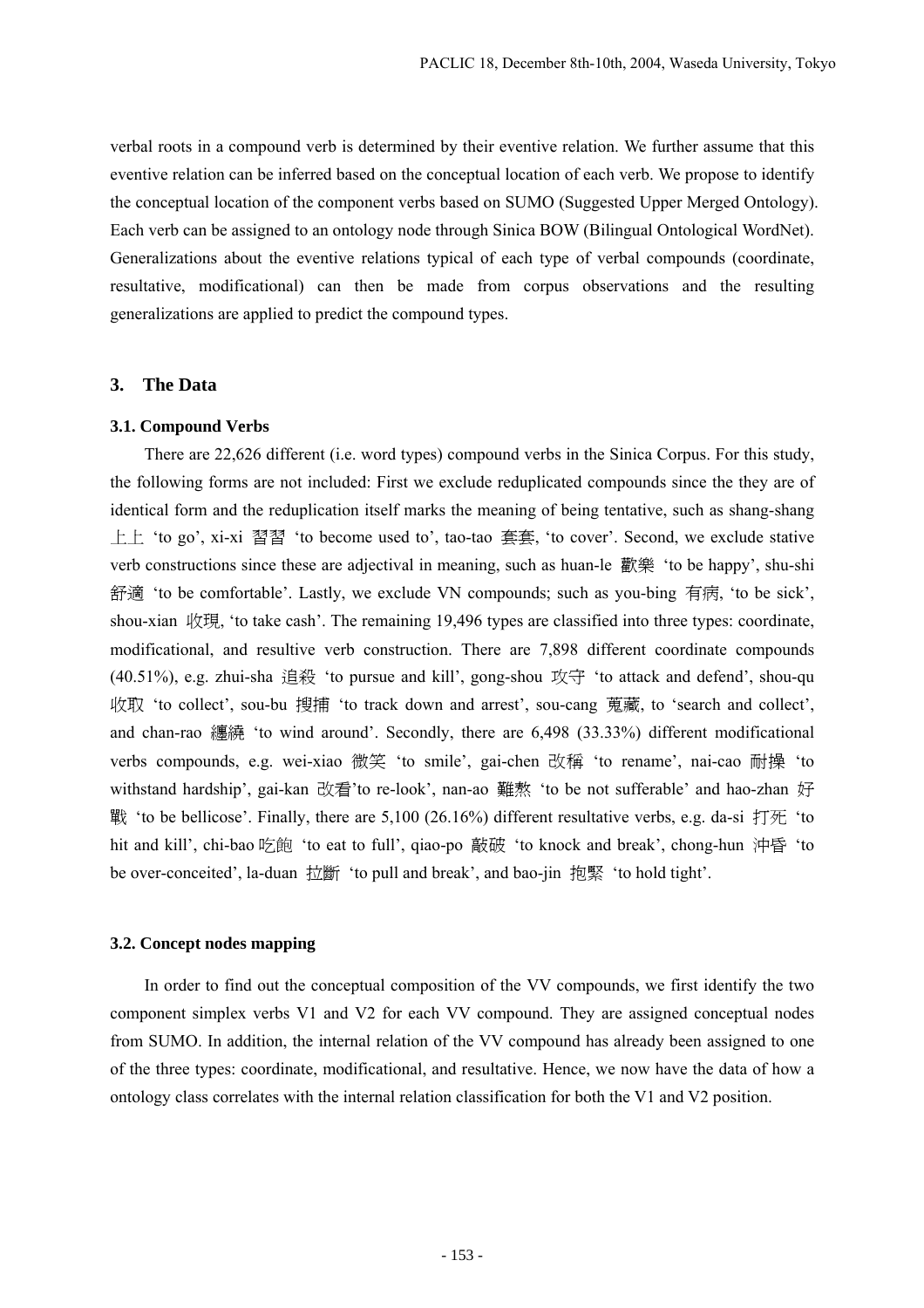## **3.3. Data Analyses**

as background information. The result is given in Table 1 below.

We first calculated the distribution of the grammatical categories of the verbs in VV compounds

| V          | term<br>frequency | $\frac{0}{0}$ | V         | term<br>frequency | $\frac{0}{0}$ | V          | term<br>frequency | $\frac{6}{6}$ |
|------------|-------------------|---------------|-----------|-------------------|---------------|------------|-------------------|---------------|
| <b>VA</b>  | 3663              | 15.78         | <b>VD</b> | 417               | 1.80          | <b>VHC</b> | 266               | 1.15          |
| <b>VAC</b> | 71                | 0.31          | VE        | 923               | 3.98          | VI         | 125               | 0.54          |
| <b>VB</b>  | 541               | 2.33          | VF        | 225               | 0.97          | VJ         | 1158              | 4.99          |
| <b>VC</b>  | 8829              | 38.03         | VG        | 544               | 2.34          | <b>VK</b>  | 294               | 1.27          |
| <b>VCL</b> | 741               | 3.19          | VH        | 5314              | 22.89         | VL         | 107               | 0.46          |

Table 1: POS distribution of verb types in VV compound

#### **3.4. Compiling the training data**

 We manually analyzed 10% of all the data as the training set. In addition to the distributional data, we also found that:

(1) For the coordinate VV compound, the ten most frequent concept classes to occur at the V1 position are: *motion, process, getting, contest, giving, communication, attaching, touching, putting, and cutting.* The ten most frequent concept classes to occur at the V2 position are: *motion, process, attaching, giving, subjective assessment attribute, eating, putting, touching, removing, and intentional psychological process.* 

(2) For the modificational VV compound, the ten most frequent concept classes to occur at the V1 position are: *subjective assessment attribute, intentional process, attaching, direction change, removing, positional attribute, group, connected, repairing, and unilateral getting*; The ten most frequent concept classes to occur at the V2 position are: *communication, motion, walking, seeing, expressing, process, eating, putting, music, and impacting.* 

(3) For the resultative VV compound, the ten most frequent concept classes to occur at the V1 position are: *motion, removing, putting, cutting, process, impelling, eating, impacting, getting, touching*; The ten most frequent concept classes to occur at the V2 position are: *subjective assessment attribute, motion, origin, process, state of mind, destruction, attaching, near, organism process, and shape change.*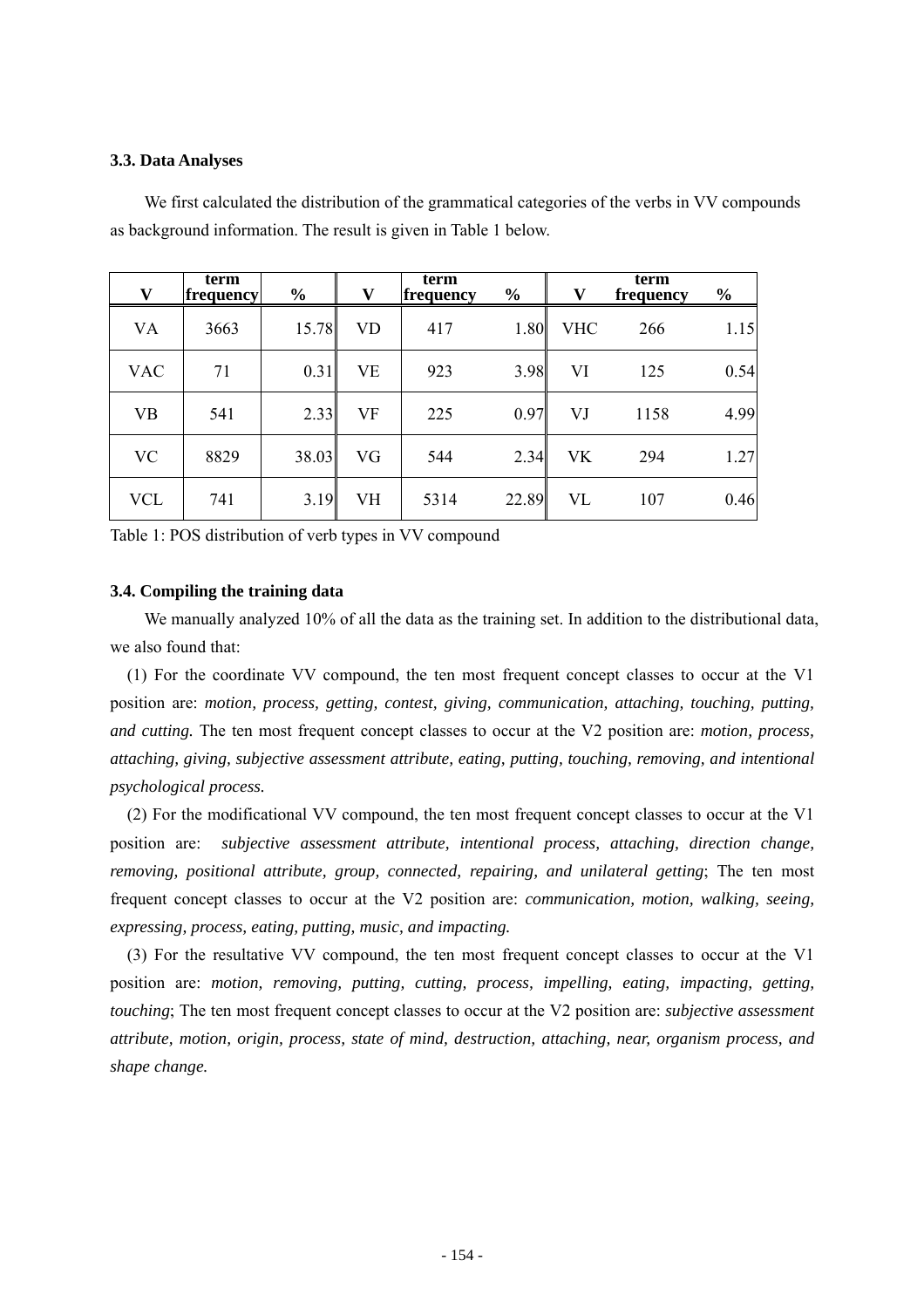## **4. Experiments: ontology-based prediction of compound relations**

## **4.1 Obtaining the Likelihood Scores**

 In order to empirically determine the correlation between simplex verb concepts and their compound relations, we randomly selected 2,400 VV compounds from our lexicon as the training data. That is, there are 800 compounds each belonging to the three types of relations. Each simplex verb (i.e. V1 and V2 for all 2,400 compounds) is assigned a suitable SUMO concept with manual verification. We observe the concept combination of these verbs in three structures, and reorganized the combination rules. The rules will be used to judge a verb which one structure it belongs.

 Next, we calculated the likelihood score of a semantic relation S given the concept C from a simplex verb. The scores for each semantic relation: coordinative, adjunct-head, and resultative are calculated independently for both V1 and V2 positions. The likelihood score is obtained by the following formula.

$$
L-Score_{c,s} = \frac{tf_{c,s}}{\sqrt{\sum_{i=1}^{n} (tf_{i,s})^2}}
$$

L-Score<sub>c,s</sub>: The likelihood score of C occurring in S for either V1 or V2

 $tf_{cs}$ : The term frequency of C in S

tfi,s: The term frequency of the *i*th concept in S

#### **4.2 Experimental procedure**

 The testing set is collected by applying the unknown word detection tool of Ma and Chen (2003) on internet news articles. The randomly chosen compound verbs are manually tagged for the correct classification of their semantic relations. Each semantic relation type is given roughly equivalent number of testing examples: coordinate (92), modificational (91) and resultative (95).

 For each verb, we assign its V1 and V2 to the suitable concept based on the verified testing data. However, if any particular verb does not have a verified a concept from the verified set, we use Sinica BOW (http://bow.sinica.edu.tw) or a Chinese electronic dictionary (Chen, etc., 1996) to determine its ontological concept assignment. We take three steps to determine that semantic relations classification of an unknown VV compound.

- Step1: Identify all possible SUMO concepts for V1 and V2 for each unknown VV compound W, using the auxiliary language material if necessary.
- Step2: Vectorize the correlation between the conceptual components of W and the three types of compound relations. The correlation vector of W is the sum of the correlation vector of V1 and the correlation vector of V2.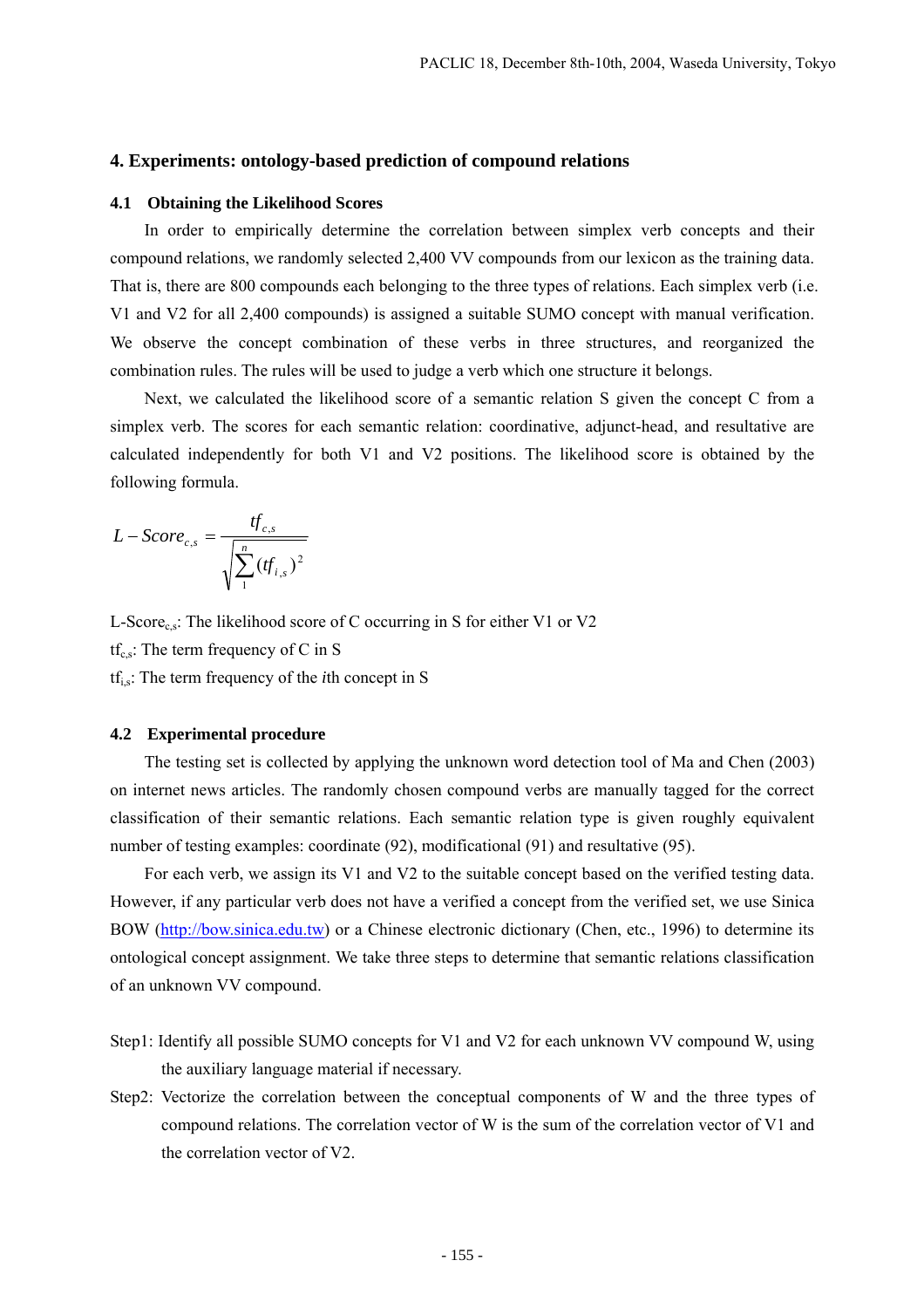- Step 2.1: The correlation vector of each component verb Vn is calculated as the sum of the likelihood score of all the possible ontology classifications for that particular verb, with each compound relation type assigned as one dimension. That is, for each V1 and for all its possible ontological node assignment,  $Wv1 = Wvci x...x$  Wcn
- Step 2.2: For each Vector Wvcn, the three dimensions are determined by their likelihood score for a semantic relation. For Wvcn  $\langle x, y, z \rangle$ , x is the likelihood score for being a coordinate compound, y is the likelihood score for being a modificational compound, and z is the likelihood score for being a resultative compound.
- Step3: Use the following formula to calculate the Cos(W, S), where Sc stands for coordinate, Sm stands for modificational, Sr stands for resultative. The highest Cos (W, S) value determines the relation type for compound VV.,

 $vectorW = , vectorS = **b_1, b_2, b_3>**$ 

$$
Cos(W, S) = \frac{\sum_{i=1}^{n} a_i \bullet b_i}{\sqrt{\sum_{i=1}^{n} a_i^2} \times \sqrt{\sum_{i=1}^{n} b_i^2}}
$$

where  $vectorSc = <1,0,0>, vectorSm = <0,1,0, vector$   $sr = <0,0,1>$ 

Sc: The vector of coordinate compound

Sm: The vector of modificational compound

Sr: The vector of resultative compound

## **4.3 Experiment: Resolution and Prediction**

## **4.3.1 Experiment with Basic Prediction Method**

 When assigning the likelihood scores, we need to resolve the multiple concept assignment to the verbs. Such assignment could either be attributed to the fact that the verb is ambiguous or that the verbal meaning may contain two or more meanings at the same time. In the first stage of our study, we do not attempt to resolve the ambiguity. Instead, the highest score for each verb is chosen, assuming that the more prominent relation is indeed the correct relation. The resultant recall and precision rates are listed in Table 2. Please note that the benchmark of random prediction among the three types of relations is 33.33%.

|                  |        | Coordinate Modificational Resultative  Average   All data |  |                               |
|------------------|--------|-----------------------------------------------------------|--|-------------------------------|
| Recall           | 32.65% | 67.19%                                                    |  | $66.10\%$ $55.31\%$ $51.58\%$ |
| <b>Precision</b> | 34.78% | 47.25%                                                    |  | $41.05\%$ $41.03\%$ $41.01\%$ |

Table 2: Recall and precision of basic experiment (single highest score)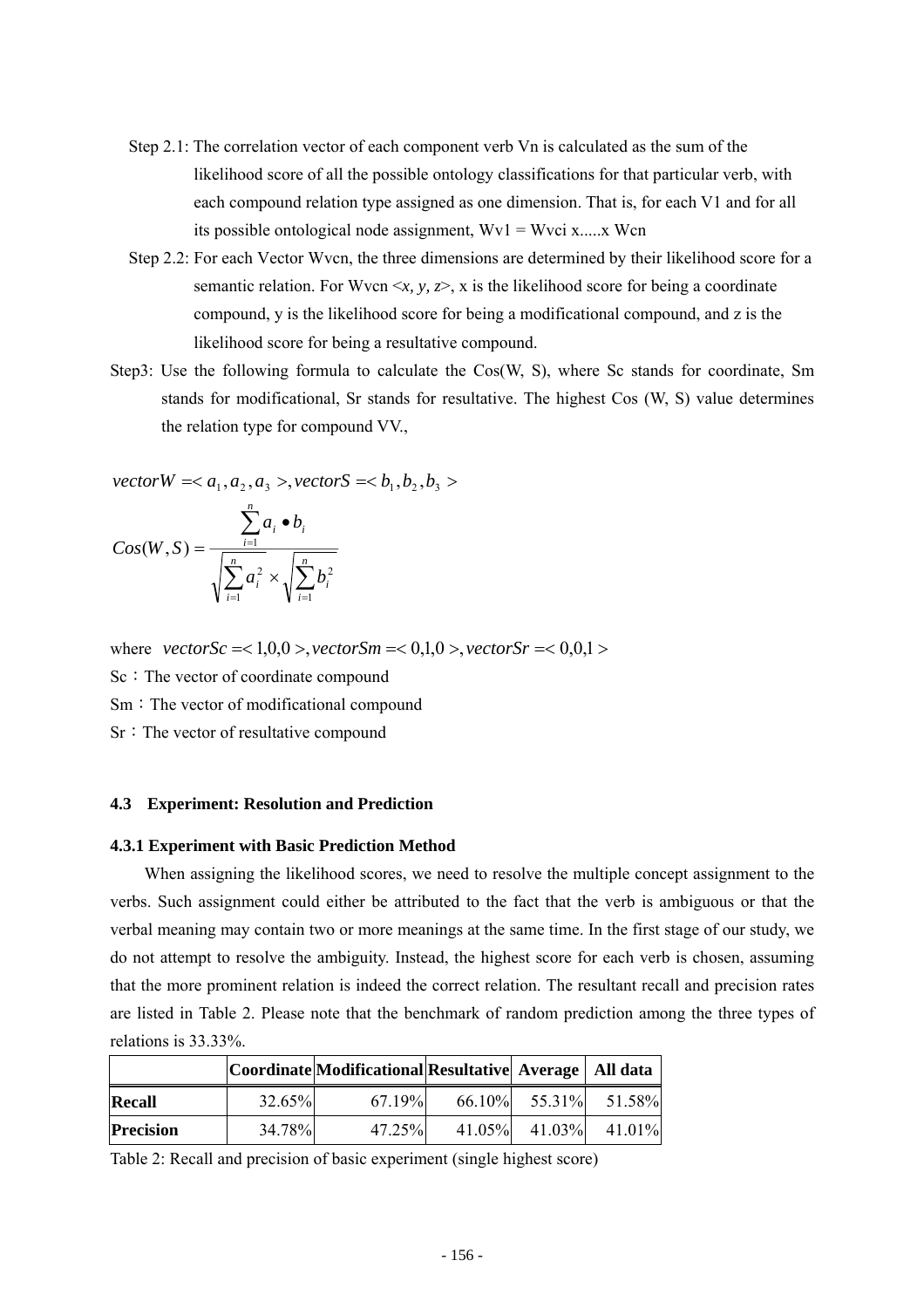The above result, although clearly superior to the default benchmark, has a lower than 50% precision rate and is not enough as an explanatory account. When we examine the assumptions made in this experiemnt, the assumption that the highest score is the correct one seems to be the most dubious. Hence, we revise that assumption and try to account for all possible correlations. In particular, we adopt a fractional voting system. That is, we tabulate all possible correlations and add up all their scores, and select the highest cumulative score (instead of the single highest score in the first study.) Table 3 shows the result of this revised method. Compares with Table 2, the vote mechanism clearly improves the precision of the prediction for both modificational and resultative compounds, while the improvement was less marked for the coordinate compounds. In the later experiments, we will only use the vote mechanism to predict the internal relation of the compound verbs.

|                  |        | Coordinate Modificational Resultative  Average   All data |           |        |        |
|------------------|--------|-----------------------------------------------------------|-----------|--------|--------|
| <b>Recall</b>    | 35.42% | 62.65%                                                    | $64.00\%$ | 54.02% | 52.76% |
| <b>Precision</b> | 36.96% | 57.14%                                                    | 50.53%    | 48.21% | 48.20% |

Table 3: Recall and precision of basic experiment with the fractional voting

## **4.3.2 Incorporating Heuristic Knowledge**

 One thing in common in both Table 2 and Table 3 is the lower than average recall and precision of the coordinate compounds. This can be explained since the coordinate compound, unlike the other two types, depends less on the conceptual classification of either V1 or V2 but rather than the collocation of V1 and V2. Hence we look for heuristics that would help to differentiate the coordinate compounds from the others. We first observe that there is a substantial number of modificational compounds that are wrongly predicted to be coordinate compounds. For most of these wrongly predicted cases, the POS of V1's is VH (i.e. stative verb, roughly equivalent to English predicative adjectives). In other words, we can generalize that compounds with a VH as V1 must be modificational, not coordinate. The improved result with this added heuristics is given below:

|                  |           | Coordinate Modificational Resultative  Average   All data |        |        |               |
|------------------|-----------|-----------------------------------------------------------|--------|--------|---------------|
| Recall           | 39.08%    | 61.86%                                                    | 63.38% |        | 54.77% 54.51% |
| <b>Precision</b> | $36.96\%$ | 65.93%                                                    | 47.37% | 50.09% | 50.00%        |

Table4. The improved result after dealing with the pos of V1 (VH)

 Table 4 shows a marked increase of over 8% in the prediction of modificational compounds, as expected. What is interesting is that the recall and precision of coordinate compounds also improve.

 Another type of heuristic knowledge that will be useful is the lexical knowledge of specific verbs. In particular, the resultative compounds are predominant among a very particular subset of verbs in Mandarin. In particular, Chiu, Luo and Chen's (2004) study identify a set of V2's that can be reliably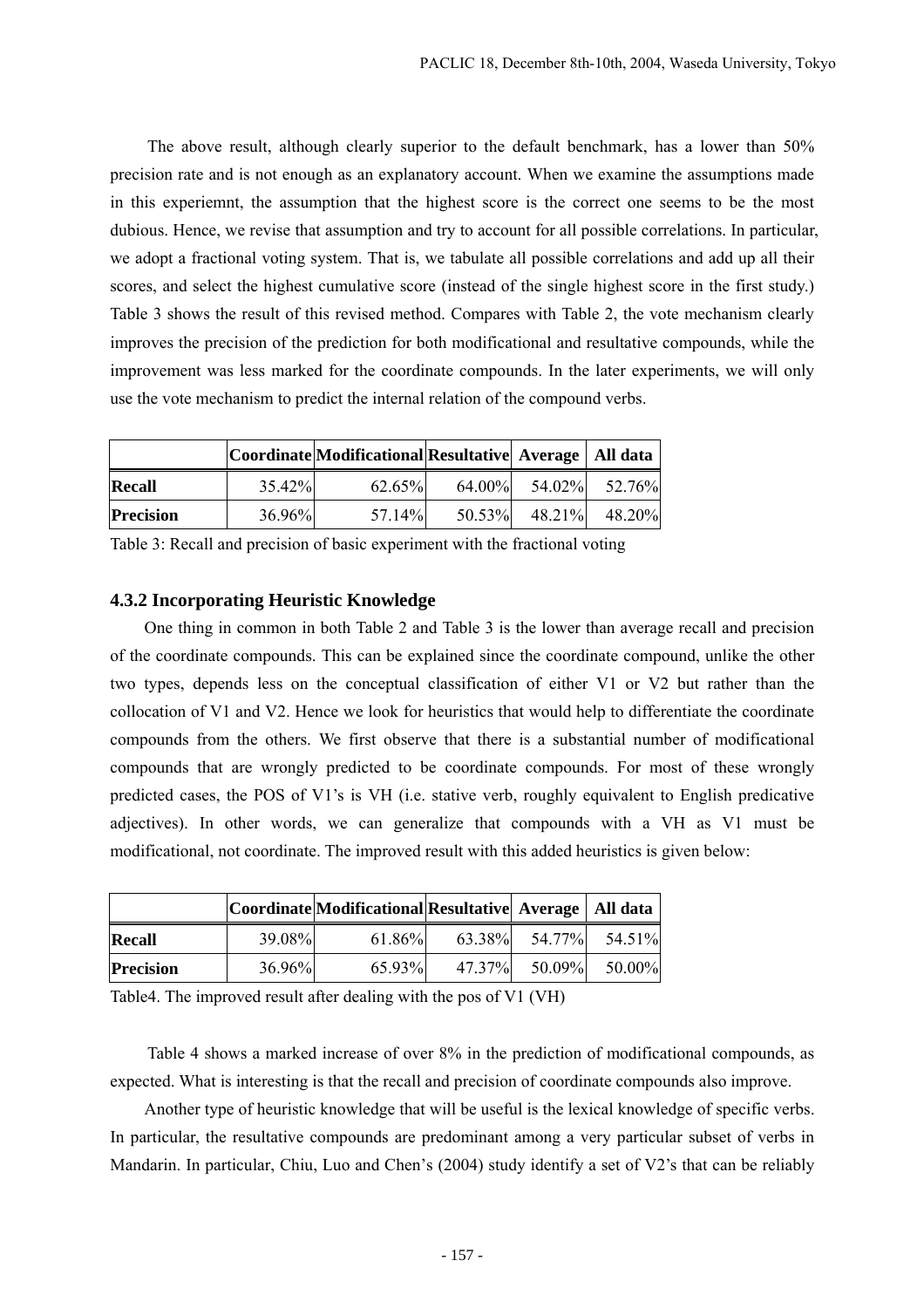predicted to be part of a resultative compound. There are two possible ways to use this lexical knowledge. On one hand, we can take this as positive evidence. That is, VV compounds whose V2 belongs to the set are classified as resultative compounds. We can also take this as negative evidence. That is, those V2s that do not belong to the list are not resultative compounds. The result with the positive evidence assumption is given first in Table 5.

|                  |        | Coordinate Modificational Resultative  Average   All data |        |        |               |
|------------------|--------|-----------------------------------------------------------|--------|--------|---------------|
| Recall           | 66.67% | $67.90\%$                                                 | 70.54% |        | 68.37% 68.99% |
| <b>Precision</b> | 34.78% | $60.44\%$                                                 | 95.79% | 63.67% | 64.03%        |

Table5: The result for adding to deal with the list of resultative V2 positively

As expected, Table 5 shows an increase in both the recall  $(+26%)$  and precision  $(+48%)$  of resultative compounds, while precision of VV and modifier V is reduced. Recall of coordinate compounds also improved. But there is also some decrease in the precision of the prediction of the coordinate and modificational compounds.

 In the next and last experiment, the lexical knowledge of resultative V2's is used as negative evidence. That is, if the verb V2 is not among the attested list of resultative verbs, we assume the compound verb is not likely to be a resultative verb. The result is given in Table 6.

|                  |        | Coordinate Modificational Resultative  Average   All data |           |        |                      |
|------------------|--------|-----------------------------------------------------------|-----------|--------|----------------------|
| Recall           | 67.16% | 67.06%                                                    |           |        | 83.02% 72.41% 73.64% |
| <b>Precision</b> | 48.91% | 62.64%                                                    | $92.63\%$ | 68.06% | 68.35%               |

Table 6: Recall and precision of the revised experiment with list of resulative verbs used negatively

 There is 14% improvement in the precision of VV structure. The recall rate is now over 67% for all three types and the precision ranges from just under 50% for coordinate compounds to over 92% for resultative compounds. This last experiment showed marked improvement for both coordinate compounds and resultative compounds by addressing the previous mis-classification between coordinate and resultative compounds.

## **5. Conclusion**

 Our study shows that the conceptual information expressed in terms of ontology classification can be used to predict the semantic relations within VV compounds. In particular, we show that the concept-based prediction can integrate other knowledge sources and yield good prediction results. This point should be highlighted since the semantic information that a human being uses in language processing is not limited to an abstract ontology. Hence, it is probably more important to show that an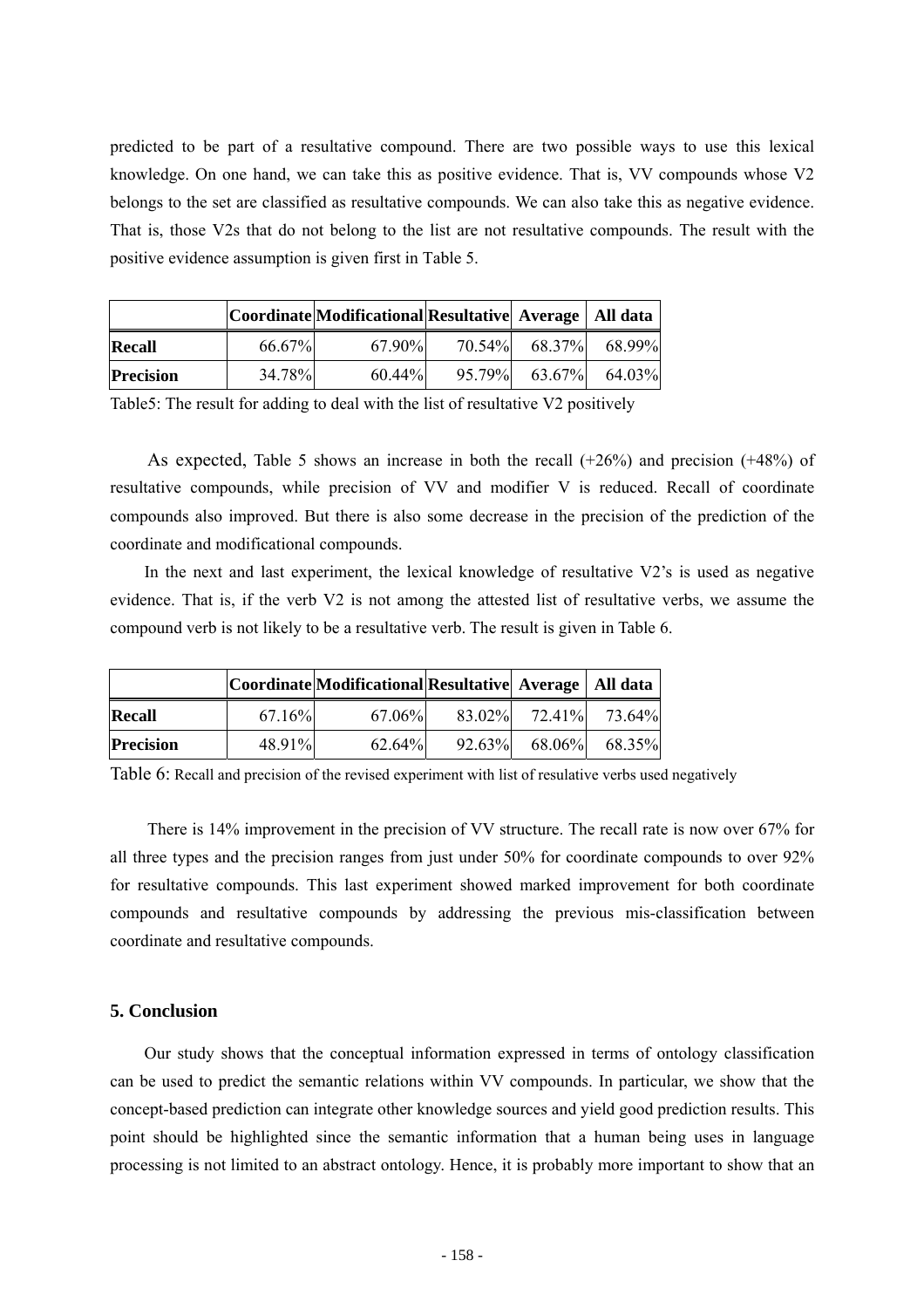ontology based system can be greatly improved when other information sources are integrated, rather then showing that ontology alone can have very high rates of prediction. In other words, ontology is the infrastructure of knowledge which does not claim to have enough knowledge by itself, but instead provides a base for incremental integration of other knowledge sources.

 It is important to note that our current study made the assumption that the conceptual classes of the two simplex verbs V1 and V2 can be used to predict the compound internal relation. This assumption is largely attested by our study. However, we also noted that our study yielded the least satisfactory results for the coordinate compounds. This is because coordinate compounds rely crucially on the compatibility of V1 and V2, which is not modeled in the current work. We will incorporate additional mechanisms to deal with conceptual compatibility of the two elements in the future.

## **Acknowledgements**

 We would like to thank all members of the Chinese Knowledge Information Processing Group, especially Professor Keh-jiann Chen and colleagues of the CWN group, for their help and comments. Thanks also go to Professor Kathleen Ahrens for commenting on an earlier version of this paper. All remaining errors, of course, are ours.

# **References**

Chao, Y.R.1968. A grammar of spoken Chinese. University of California Berkeley, California.

- Chang, Li-li, Chen, Keh-Jiann and Huang, Chu-Ren. 2000. A Lexical-Semantic Analysis of Mandarin Chinese Verbs: Representation and Methodology. Computational Linguistics and Chinese Language Processing. Vol.5, No. 1, February 2000, pp. 1-18.
- Chang, Li-li, Chen, Keh-Jiann. 1999. 動詞詞構與語法功能互動初探. Proceedings of the 12th Research on Computational Linguistics, Tsinchu, Taiwan. pp. 67-85
- Chen, Keh-Jiann, Chen, Chao-Jan. 1997. A Corpus-based Study on Computational Morphology for Mandarin Chinese. Round Table Conference: Quantitative and Computational Studies on the Chinese Language, Hong Kong. pp. 283-306.
- Chen, Keh-Jiann, Huang, Chu-Ren., Chang, L. P., & Hsu, H. L., 1996, "Sinica Corpus: Design Methodology for Balanced Corpora," in Proceedings of PACLIC II, Seoul, Korea, pp. 167-176.
- Chen, Keh-Jiann, Hong, Wei- Mei. 1995. 中文裡「動─名」述賓結構與「動─名」偏正結構的分析. Proceedings of the 8th Research on Computational Linguistics. pp. 1-13.
- Chiu C.M., Luo Ji-Qing, Chen Keh-Jiann. 2004. 現代漢語複合動詞之詞首詞尾研究, ROCLING XVI: Conference on Computational Linguistics and Speech Processing, Taipei, Taiwan, ROC. pp131-139.
- Eva Zackova, Lubos Popelinsky and Milos Nepil. 1999. Recognition and Tagging of Compound Verb Groups in Czech. NLP Laboratory, Faculty of Informatics, Masaryk University.